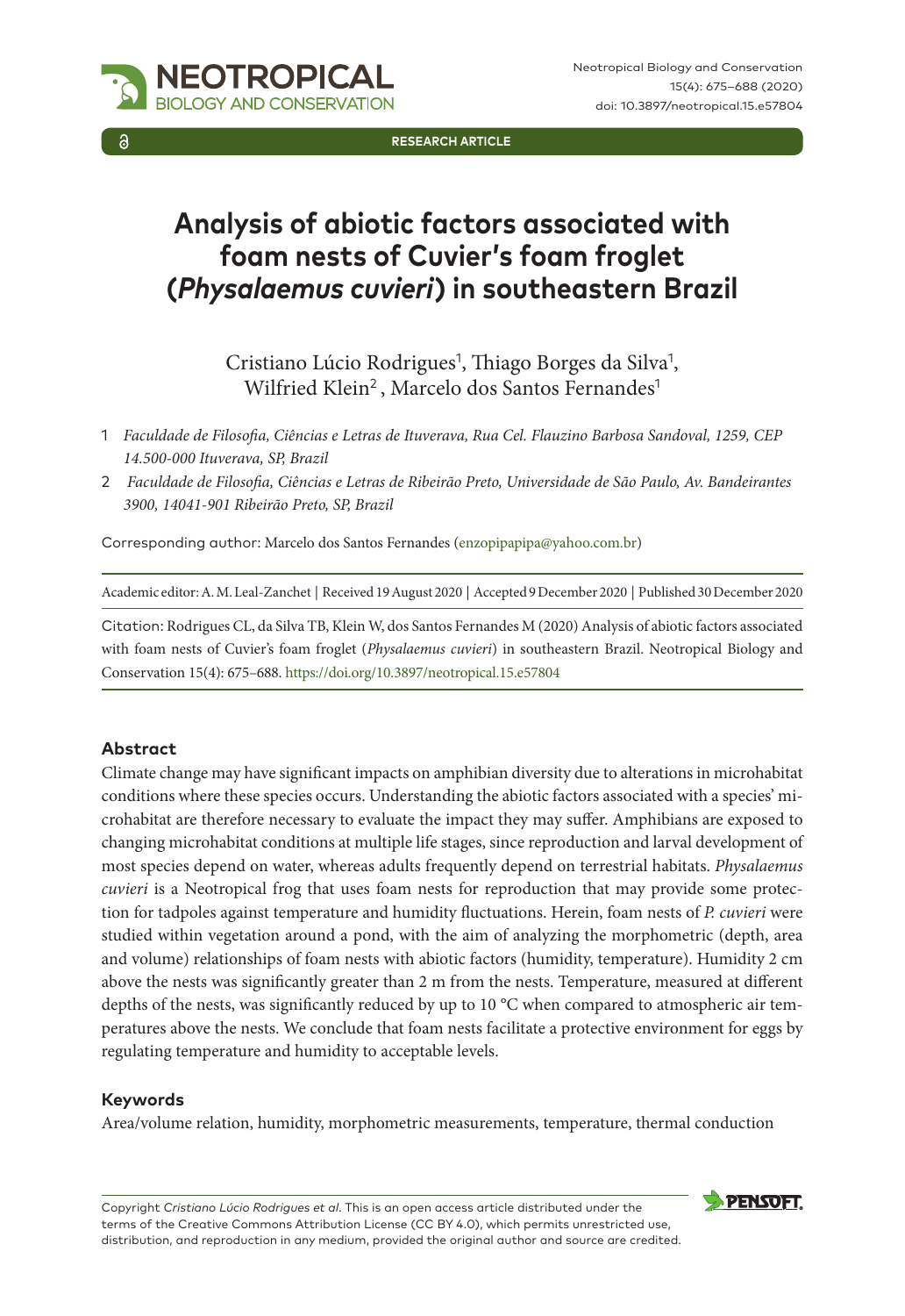## **Introduction**

Amphibian populations worldwide are declining. A growing concern among herpetologists is the influence of global warming on reproductive success, the quality of microhabitats, and interactions between amphibians and their pathogens (Costa et al. 2012). Studies that focus on abiotic factors associated with microhabitats occupied by amphibians have been shown to be important in predicting the possible deleterious effects of climate change (Hutchison and Dupré 1992; Rome et al. 1992; Ultsch et al. 1999; Wells 2007; Navas et al. 2008; Costa et al. 2012). Using local anuran populations as experimental models in the face of climate change in their microhabitats could contribute to broader predictions and to the implementation of more appropriate preservation and conservation measures for anurofauna (Toledo et al. 2010).

The family Leptodactylidae Werner, 1896, with 220 species currently described (Frost 2020), constitutes an interesting group as they present a diversity of reproductive modes (Haddad and Prado 2005), which according to Salthe and Duellman (1973), are defined as a combination of traits starting with types of spawning, oviposition sites, embryonic development rate, type of parental care, among others. In general, among anurans, twenty-nine reproductive modes are described by Duellman and Trueb (1986), and another seven reproductive modes were added by Haddad and Prado (2005) for amphibians in the Atlantic forest. Fourteen reproductive modes are recognized in Leptodactylidae, including the construction of foam nests as tendency towards greater terrestrially in reproduction in this family. *Physalaemus cuvieri* Fitzinger, 1826 belongs to the subfamily Leiuperinae Bonaparte, 1850 (Frost 2020) and could represent an important experimental model, since it possesses a wide latitudinal distribution throughout the Brazilian territory. *Physalaemus cuvieri* is found in the Northeast, Central, Southeast and South regions, as well as possibly in Venezuela, Argentina, and Paraguay (Frost 2020). It is a terrestrial nocturnal species found in open areas of several biomes such as Atlantic Forest, Cerrado and Pantanal, up to 2,000 m altitude (Haddad et al. 2008; Araujo et al. 2009). Males are commonly observed vocalizing among the vegetation on grasslands or in small clumps, mainly in flooded areas or on the margins of permanent or ephemeral water bodies. *Physalaemus cuvieri* has a lengthy reproductive season during the rainy season, from September to March (Bokermann 1962). Mating occurs in small depressions in the soil, where foam nests containing up to 600 eggs are being produced, connected to grass stems at the water's edge (Barreto and Andrade 1995; Gambale and Bastos 2014; Mijares et al. 2010). The species has adapted to anthropic environments and is currently not threatened within the Brazilian territory (IUCN 2020).

Foam nests, produced through limb motions beating oviduct secretions into foam during egg deposition, are a feature of the genus *Leptodactylus*, shared by certain other leptodactylid genera including *Physalaemus*, and by the family Rhaco-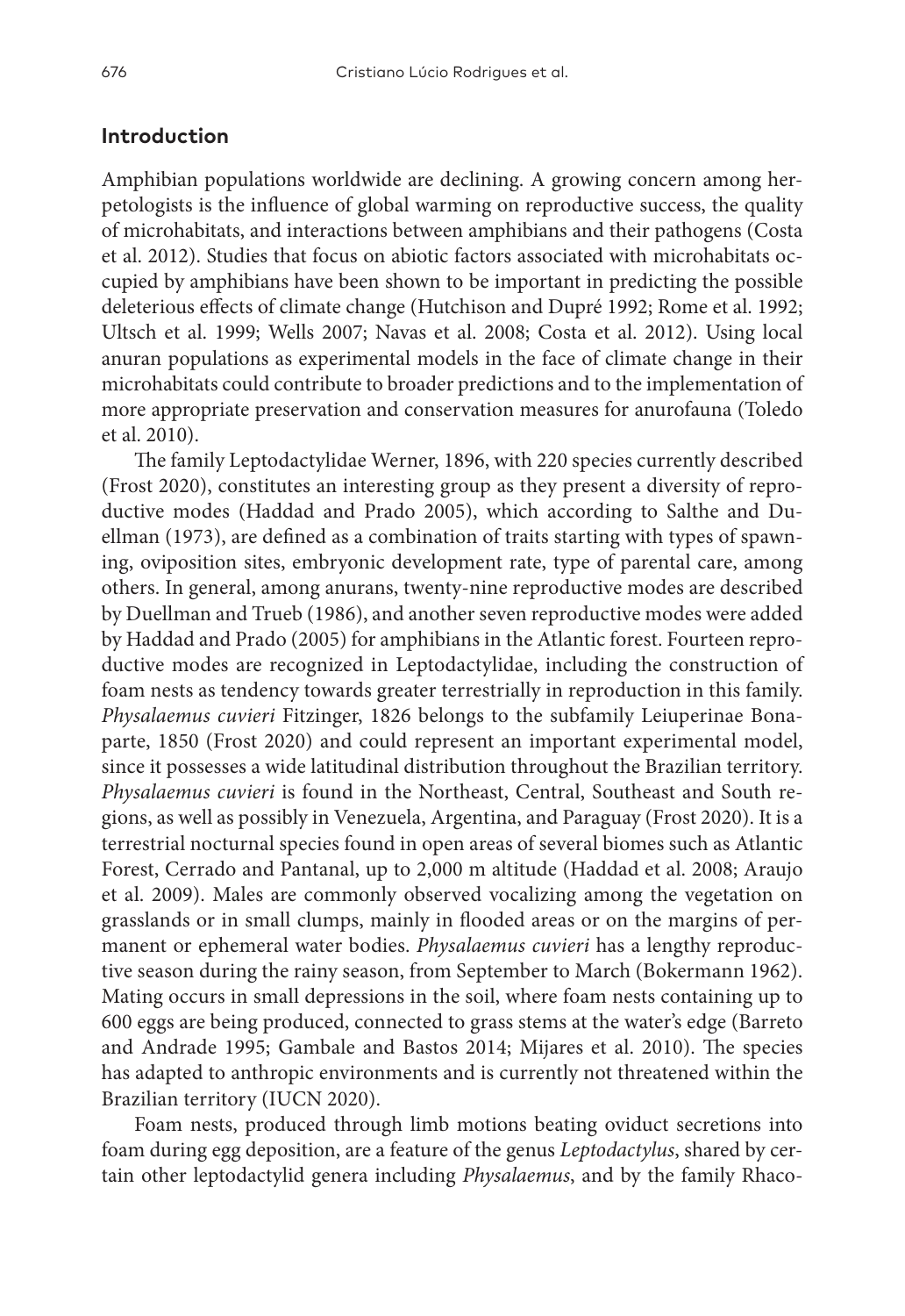phoridae, in South America and Australia (Heyer 1969). Foam nests could have several functions, such as protection against desiccation of eggs, embryos and larvae (Heyer 1969, 1975), protection against predators (Downie 1990b, 1993), adequate oxygen supply (Seymour and Loveridge 1994), growth inhibition (Pisano and Del Rio 1968), food source (Tanaka and Nishihira 1987), and maintaining adequate temperatures for development (Dobkin and Gettinger 1985). The present study aimed to better understand how the nests of *P. cuvieri* relate to abiotic factors, such as humidity and temperature, thus we aimed to determine: (1) if there are differences between the relative humidity of the air around the nests and above the nests; (2) whether there would be differences between the external (just above the nests) and internal nest temperature; and (3) how nest morphometry could be related to heat exchanges. These questions are important, since environmental issues related to global warming have been taken towards the conservation and preservation of amphibian populations worldwide, especially in the case of the species *P. cuvieri*, which has a wide distribution in Brazilian ecosystems.

### **Methods**

#### **Study area and data collection**

The present study was carried out around a pond (20°21'44"S, 47°46'26"W; Fig. 1) located in the municipality of Ituverava, northeastern state of São Paulo, southeastern Brazil. According to Carrer and Garcia (2007) and following the Köppen– Geiger climate classification system, the climate of the municipality is considered to be of the AW tropical humid kind, characteristic of tropical savannas with humid summers and dry and mild winters, with temperatures of the coldest months above 18 °C.

Data were collected out on a single day in November 2012, between 15:00 and 18:00 hours, mapping 10 foam nests from *P. cuvieri* that were arranged on the banks of the lagoon, where males were seen vocalizing among the bushes (Fig. 1C). The present work was conducted under a Permanent License for the collection of zoological material, number 19125-2, provided by the Instituto Brasileiro do Meio Ambiente e dos Recursos Naturais Renováveis (IBAMA).

#### **Distribution and morphometric measurements**

After mapping the nests in the study area, data on morphometric measurements were collected, such as: (1) depth (*D*), considered as the central vertical axis between the opening and the bottom of the nests, measured with the aid of a caliper (Eccofer); (2) area of ground covered by the nest  $(A<sub>s</sub>)$ ; and (3) volume (*V*). The perimeter shape of the nest opening was analyzed and varied between circular and elliptical, being considered elliptical when a clear longitudinal axis could be identified.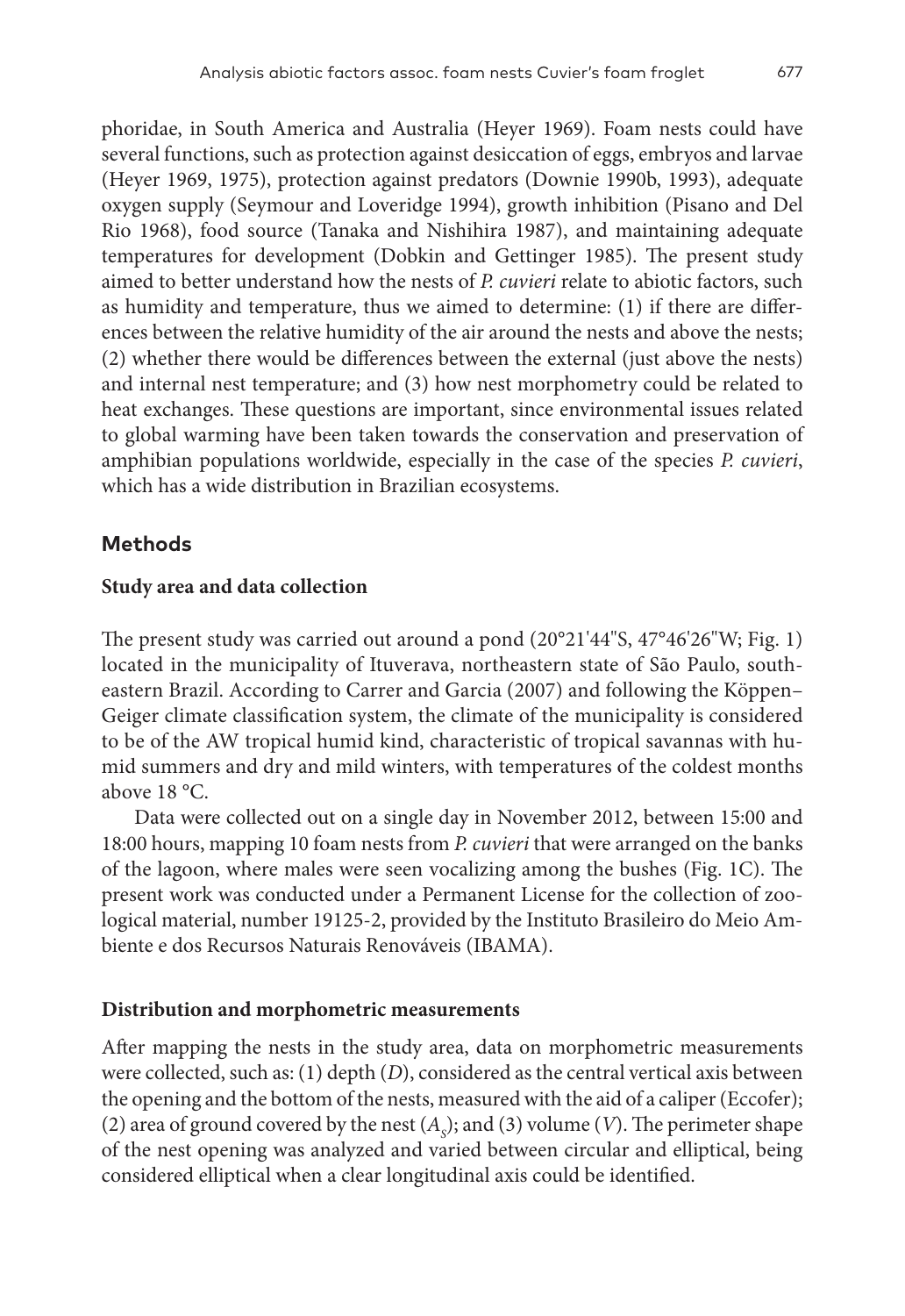

**Figure 1.** Overview of study site located in Ituverava, northeastern state of São Paulo, southeastern Brazil. **A**) Study area as seen by a satellite image (Map data GoogleEarth, obtained on April 23, 2013), the yellow bar is equivalent to 100 m; **B**) Typical Cerrado vegetation on the lake shore of the study area; **C**) Individuals of *Physalaemus cuvieri* before nest building; **D**) A foam nest of *Physalaemus cuvieri* in the study area.

The variables  $\mathrm{A}_{\mathrm{s}}$  and V were calculated using the following equations:

$$
AS = \pi r^2
$$
 Eq (1)

(for circular nests), *r* being the radius of the circumference;

$$
AS = \pi.a.b \qquad \text{Eq (2)}
$$

(for elliptical nests), *a* and *b* being respectively the largest and the smallest half axes of the ellipse;

$$
V = \pi/6. a.b.c
$$
 Eq (3)

(for circular and elliptical nests), *a* and *b* being the diameters of the nests, perpendicular to each other, and *c* being the depth of the nests (Shepard and Caldwell 2005).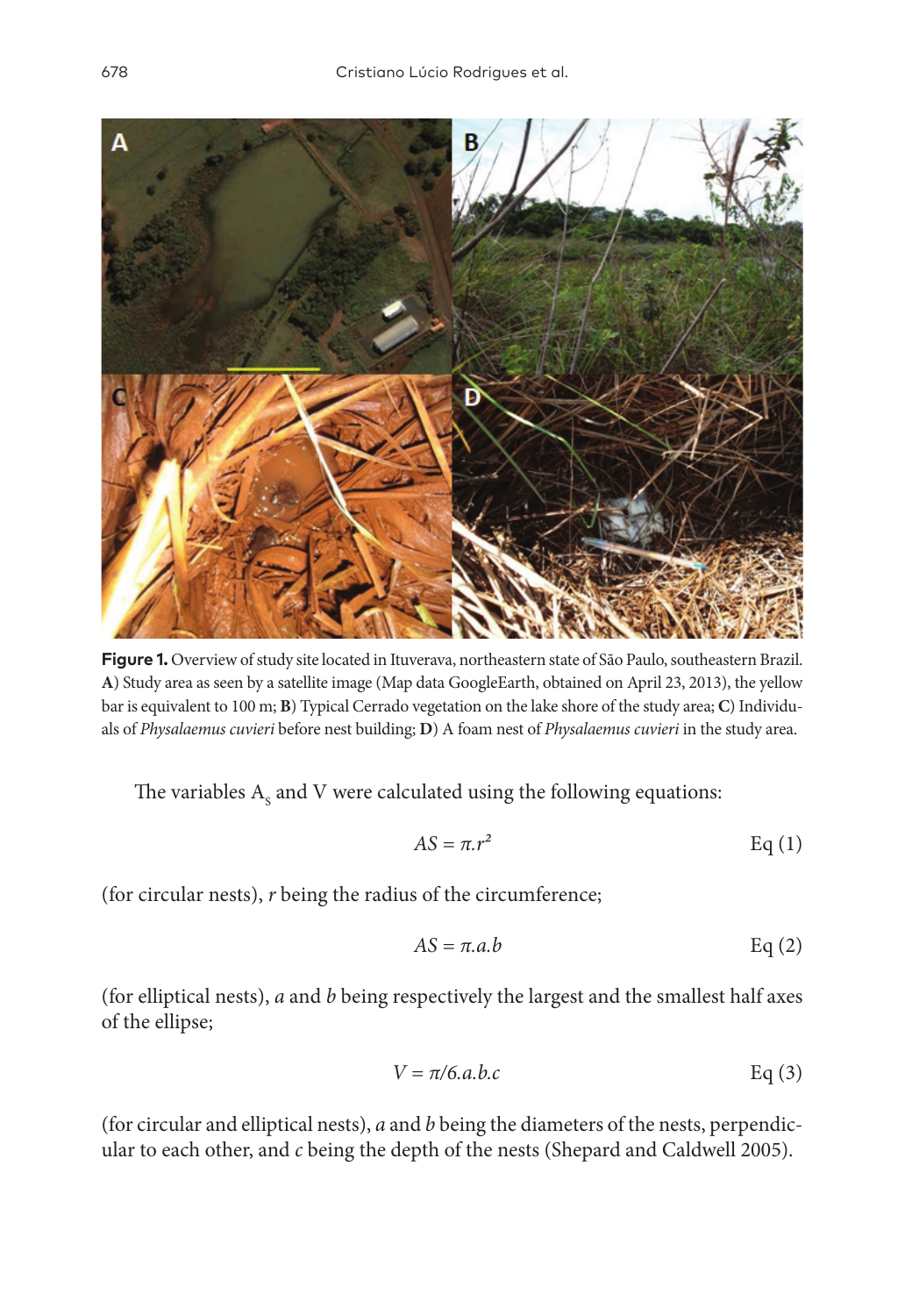#### **Humidity and temperature measurements**

Measurements of relative air humidity and air temperature were taken at 2 cm around the nests ( $RH_{o}$ ,  $T_{o}$ , respectively) and 2 m above ( $RH_{2}$ ,  $T_{2}$ , respectively) using a portable thermo-hygrometer (HT-300, INSTRUTHERM, Brazil). The temperatures of three depths within the nests were also measured: on the foams surface  $(T<sub>S</sub>)$ , within the central part of the foam  $(T<sub>C</sub>)$  and on the ground of the foam  $(T<sub>C</sub>)$ , using infrared thermometers (DT-3880 and DT-900, DELLT, Brazil). The thermal exchange between air and nests was interpreted based on data on thermal conduction and the area/volume ratio calculated by us.

#### **Data analysis**

Data were analyzed using the statistical software GraphPad Prism 5. After testing for normal distribution, the correlations between depth, area and volume of the nests were evaluated, as well as the area/volume ratios of the nests with the internal temperatures, using a two-tailed Pearson's correlation. To test for possible differences between the relative humidity around and 2 m above nests, a paired Student's t-test was performed, as well as a two-tailed Pearson's correlation. To test for possible differences between foam nest temperatures, a Repeated Measured One-Way analysis of variance (ANO-VA) were used, followed by Tukey's post-hoc test. Data are given as mean ± standard error of the mean (SEM) and a significance of  $p \le 0.05$  was considered (Zar 1984).

## **Results**

The foam nests of *P. cuvieri* were arranged at a distance of up to two meters from the edge of the pond and with an average distance of one meter between each other. At the border of the pond, the foam nests were uniformly distributed below the vegetation, composed mainly by families Poaceae and Cyperaceae, close to the plant's body, protected from sunlight. The nests presented morphometric measurements of low variability, except for volume (Fig. 2A). Average nest depth was 11.5 ± 1.0 cm, surface area of  $54.3 \pm 13.2 \text{ cm}^2 (19.6 \text{ and } 157.0 \text{ cm}^2 \text{ minimum and maximum, respectively})$ tively), and a volume of 249.1  $\pm$  26.3 cm<sup>3</sup> (117.3 and 378.0 cm<sup>3</sup> minimum and maximum, respectively). Area/volume ratio was  $0.23 \pm 0.05$  cm<sup>-1</sup>. The relative humidity around the foam nests  $(62.8 \pm 1.4\%)$  was significantly greater than two meters above  $(49.5 \pm 1.7\%)$ ; p = 0.0127; Fig. 2B), showing a positive significant correlation between humidity measurements ( $r = 0.699$ ,  $p = 0.0253$ ). All measured temperatures were significantly different from another, with the only exception being  $T_{2}$  and  $T_{0}$ . Temperature decreased significantly from 2 cm around the nest ( $T_o = 34.8 \pm 0.5$  °C), to the surface of the foam ( $T_s$  = 28.3  $\pm$  0.4 °C), the center of the foam ( $T_c$  = 25.8  $\pm$ 0.3 °C), and the ground of the nest ( $T_G = 24.2 \pm 0.2$  °C; Fig. 2C). Pearson's correla-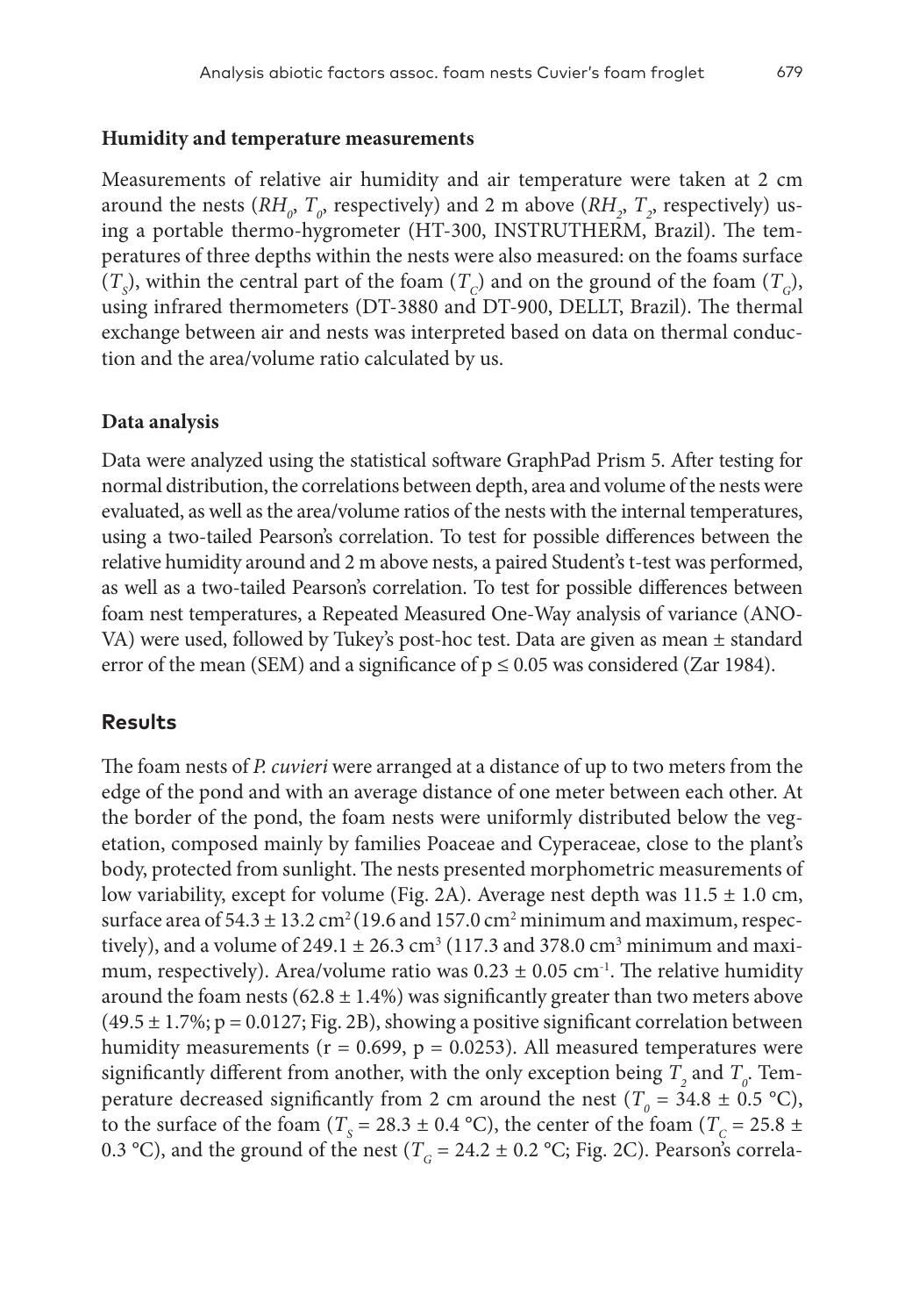

**Figure 2.** Morphometric and abiotic characterization of *Physalaemus cuvieri* foam nests. **A**) Foam nest measurements: depth  $(D)$ , area of ground covered by the nest  $(A<sub>s</sub>)$ , nest volume  $(V)$ ; **B**) Measurements of relative air humidity 2 meters above the nests  $(RH_2)$  and 2 cm around the nests  $(RH_0)$ ; **C**) temperature measurements taken 2 m above the nests  $(T_2)$ , 2 cm around the nests  $(T_0)$ , on the foams surface  $(T_{\rm s})$ , within the central part of the foam  $(T_{\rm c})$ , and on the ground of the foam nest  $(T_{\rm c})$ . Horizontal bars indicate mean and the whiskers indicate SEM. Different letters indicate significantly differences between values.

tion was strongly positive (r = 0.8897, p = 0.0006) for  $T_2$  and  $T_o$ .  $T_o$  was also significantly negatively correlated with *D* ( $r = -0.8480$ ,  $p = 0.0159$ ) and *RH*<sub>2</sub> ( $r = -0.8097$ , p = 0.005), while  $T_c$  was positively correlated with  $T_c$  (r = 0.6671, p = 0.0351). No significant correlation was found between morphometric and ambient variables, possibly being related to the small distance between measuring points.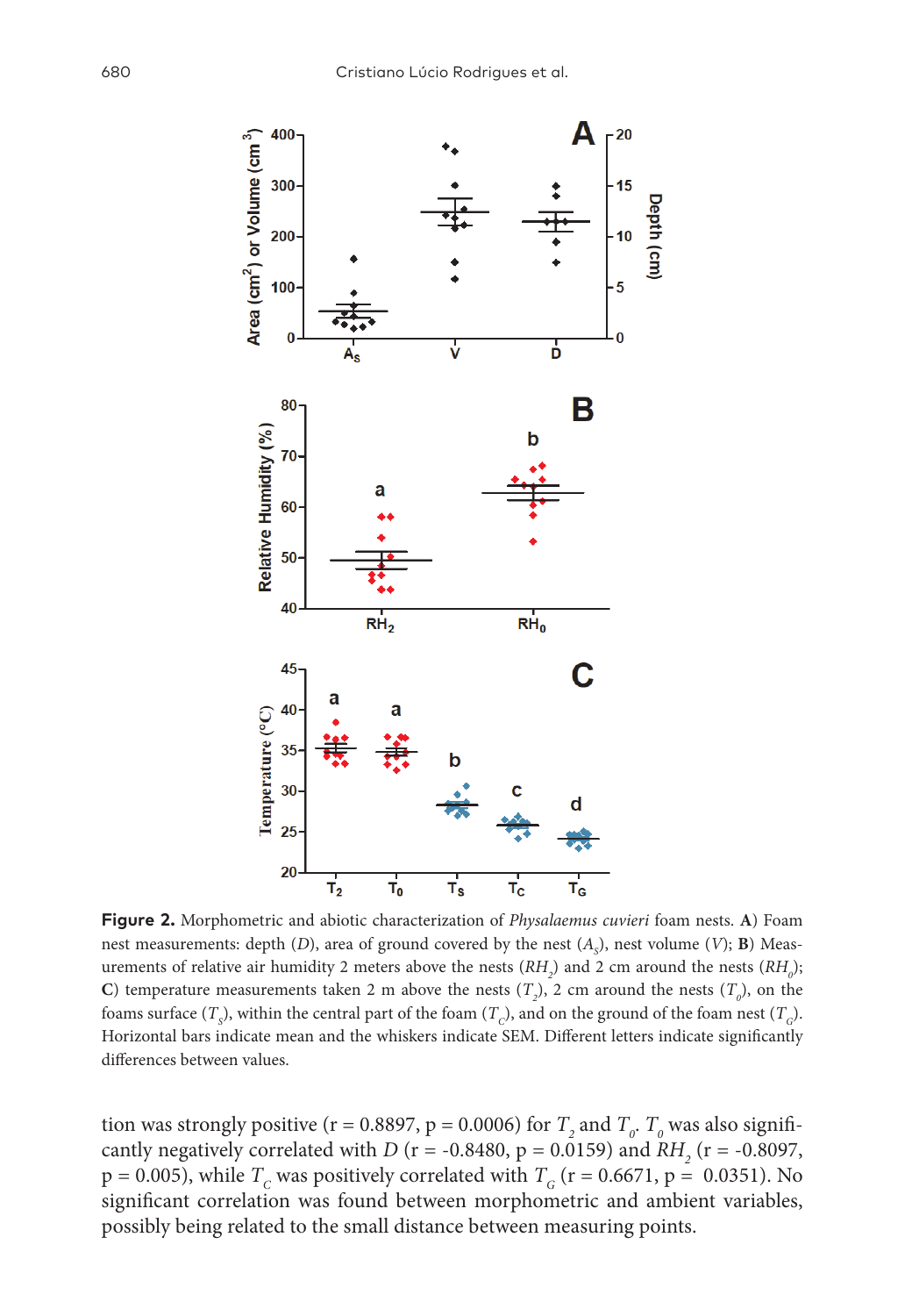## **Discussion**

While the use of foam nest as reproductive strategy among anurans is well known in the literature (e.g. Tyler and Davies 1979; Hödl 1990, 1992; Kadadevaru and Kanamaedi 2000; Bastos et al. 2010; Cruz et al. 2016), as well as some of the foams biotechnological applications (Hissa et al. 2016; Cooper et al. 2017), there are only few studies regarding morphometry and ambient variables associated with *P. cuvieri*  nests (Bokermann 1962; Barreto and Andrade 1995; Andrade 2007). Our current observations of *P. cuvieri* building nests under herbaceous vegetation close to the studied pond, corroborates findings by Barreto and Andrade (1995) and Uetanabaro et al. (2008). Andrade (2007) showed that the distribution of oviposition sites of *P. cuvieri* depends on factors such as the size and duration of bodies of water, the general climate and microclimate, the type of vegetation around these bodies of water and the presence or absence of predators. The average spatial distribution of *P. cuvieri* nests reported by Andrade (2007) was corroborated in the present study, where an average distance of one meter between two nests was observed.

The *P. cuvieri* nests showed relatively low variation in the morphometric variables analyzed, such as depth  $(11.5 \pm 1.0 \text{ cm})$  and surface site  $(54.3 \pm 13.2 \text{ cm}^2)$ , except for volume  $(249.1 \pm 26.3 \text{ cm}^3)$ , as shown by the individual data points in Fig. 2A. Our data corroborate Bokermann (1962), who first studied this species in the municipality of Diadema and São José dos Campos, São Paulo State, Brazil, reporting homogeneous nest opening shapes and distribution of nests when protected by vegetation. Bokermann (1962) also carried out morphometric measurements of *P. cuvieri* nests and reported average values for the diameter of the opening varying from 7 to 9 cm, depth of 4 cm, surface area of 25.1 cm<sup>2</sup>, and volume of 100.5 cm<sup>3</sup>, suggesting there is a direct relationship between the size, volume, and number of eggs. What draws attention in Bokermann's data, are the small volumes given for foam nests constructed by *P. cuvieri*, his measurements ranging from 35 to 75 cm<sup>3</sup>. Barreto and Andrade (1995), studying a population of *P. cuvieri* in the state of Maranhão, Northeastern Brazil, reported foam nest surface area of 14.8 cm<sup>2</sup>, and nest volume of 57.6 cm<sup>3</sup>. Despite the differences observed for surface area and volume by Bokermann (1962) and Barreto and Andrade (1995), the area-volume ratio is very similar to our data (0.23 cm<sup>-1</sup>, this study; 0.25 cm<sup>-1</sup>, Bokermann (1962); 0.26 cm<sup>-1</sup>, Barreto and Andrade (1995)). Kluge (1981), studying *Boana rosenbergi* (Boulenger, 1898), observed that the foam nests of this species show a great variation in their volume when comparing populations from different regions, seeming to depend on factors such as the type of substrate on which the nests are built and the vegetation around them. Bokermann (1962) did not report any information regarding the vegetation in his study site. Although the vegetation and soil reported by Barreto and Andrade (1995) were similar to our study, being composed of Poaceae and Cyperaceae, we couldn't conclude, without further information, if the *P. cuvieri* nest volumes seen in our study were influenced by the substrate. Andrade (2007) showed that the spawning size is highly dependent on the body of water near the foam nests, representing another environmental variable interfering with nest volumes, but the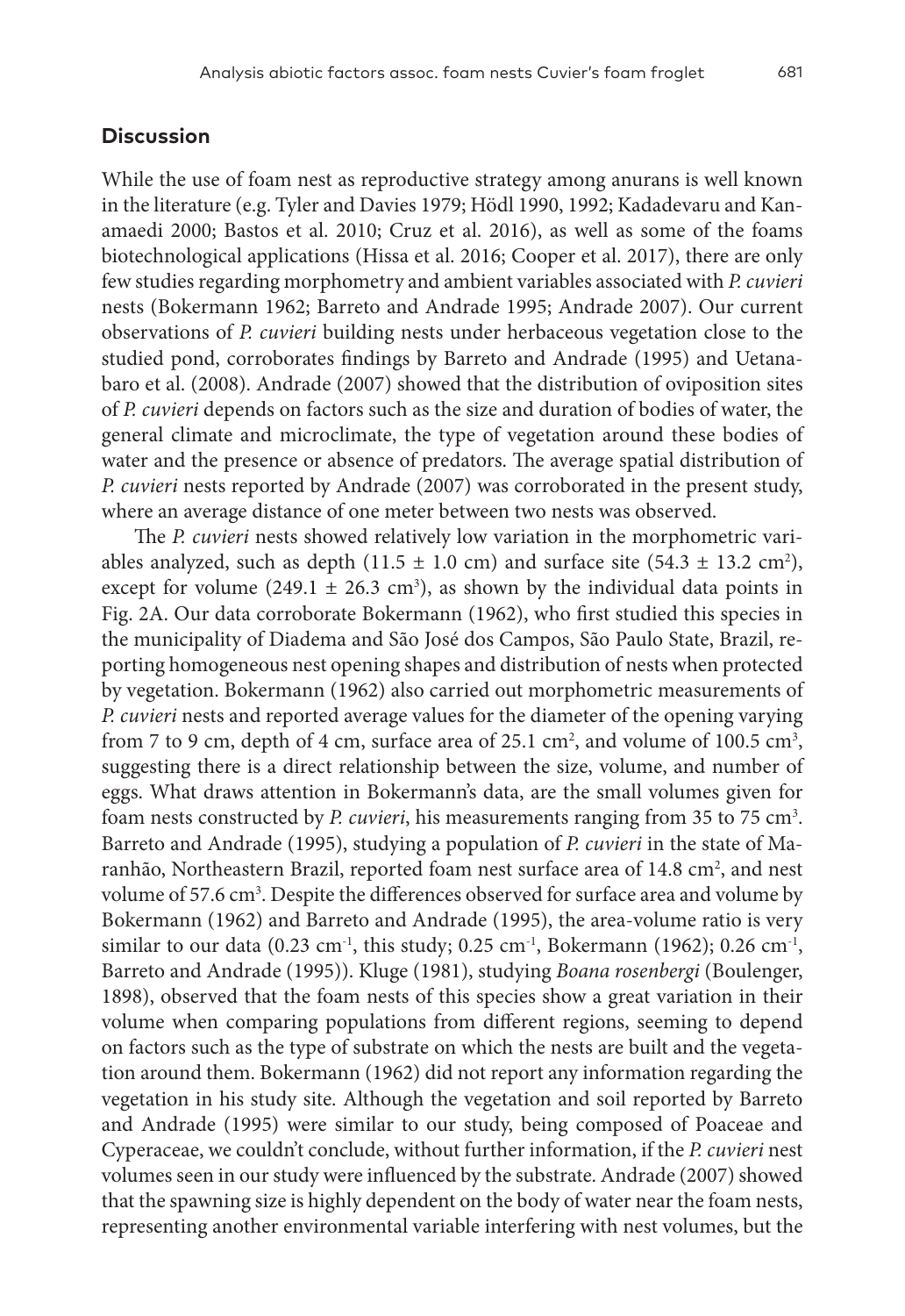water body next to our study site has not been analyzed to allow any correlation with the nest volumes obtained in the present study.

The greater relative humidity of the air around the *P. cuvieri* nests, when compared to two meters above them, could be explained by the microclimate generated by the evapotranspiration of the vegetation associated with the nests, by the humidity of the soil near the pond, as well as the lower wind velocity within the vegetation. In contrast, air temperatures around the nests did not differ from those at two meters above ground. The great incidence of sunlight in the study area throughout the day and greatly degraded shrub vegetation, providing only few shaded areas, result in high temperatures, even close to the ground. According to Murphy (2003), the temperature of the reproduction sites possesses a great influence on the behavior of adult anurans, which can choose places for oviposition with conditions more appropriate for a species' embryonic-larval development. Luza et al. (2015) have also shown that adult *Boana faber* (Wied-Neuwied, 1821) are able to select nesting sites in shallow waters with few organic particles in suspension and more covering provided by surrounding vegetation, providing developing larvae microhabitat conditions significantly different from a randomly chosen nesting site. Additionally, specifically chosen nesting sites may provide favorable microclimates that could accelerate larval development, when the nest containing eggs or larvae heats up more rapidly in sunlight than the surroundings (Dobkin and Gettinger 1985).

The air temperatures around the nests were significantly greater when compared to the surface, central and bottom temperatures of the foam nests, being some 10 °C lower in the center and at the bottom of the nest. A similar pattern has been observed for a *Leptodactylus labyrinthicus* (Spix, 1824) population from the same pond (Fernandes et al. 2016). Interestingly, Shepard and Caldwell (2005) registered temperatures inside nests 2-3 °C lower than surface temperature in much larger (1622  $\pm$ 667 cm<sup>3</sup>) nests of *L. labyrinthicus* than the ones of *P. cuvieri* (249.1  $\pm$  26.3 cm<sup>3</sup>). This difference could be explained by the nest of *P. cuvieri* being some 4 cm deeper than the ones studied by Shepard and Caldwell (2005), and therefore being better isolated within the soil. Although nests of *L. labyrinthicus* can be six times more voluminous than those of *P. cuvieri*, they are built in similar fashion in the Brazilian Cerrado, with eggs being deposited into cavities on the ground along the periphery of water reservoirs (Zina and Haddad 2005). Foam nests constructed by *Pleurodema tucumanum* (Parker, 1927) (Rodriguez Muñoz et al. 2019) close to the edge of a pond and within shallow water, showed also a temperature 2–3 °C lower inside the nests, when compared to air temperature. The great temperature difference observed in the present study may be related to the fact that the nest that had their temperatures measured were well inserted into the vegetation or soil, and the temperatures measured were therefore much more influenced by soil temperatures than by air temperatures. The less variable soil temperature, together with an insulating effect from the foam, may provide stable thermal conditions for egg and larval development.

Studies on foam nests of *Engystomops pustulosus* (Cope, 1864) floating on water are somewhat contradictory regarding temperature variations. While Dobkin and Gettinger (1985) have shown temperatures inside the nests to be greater than air tem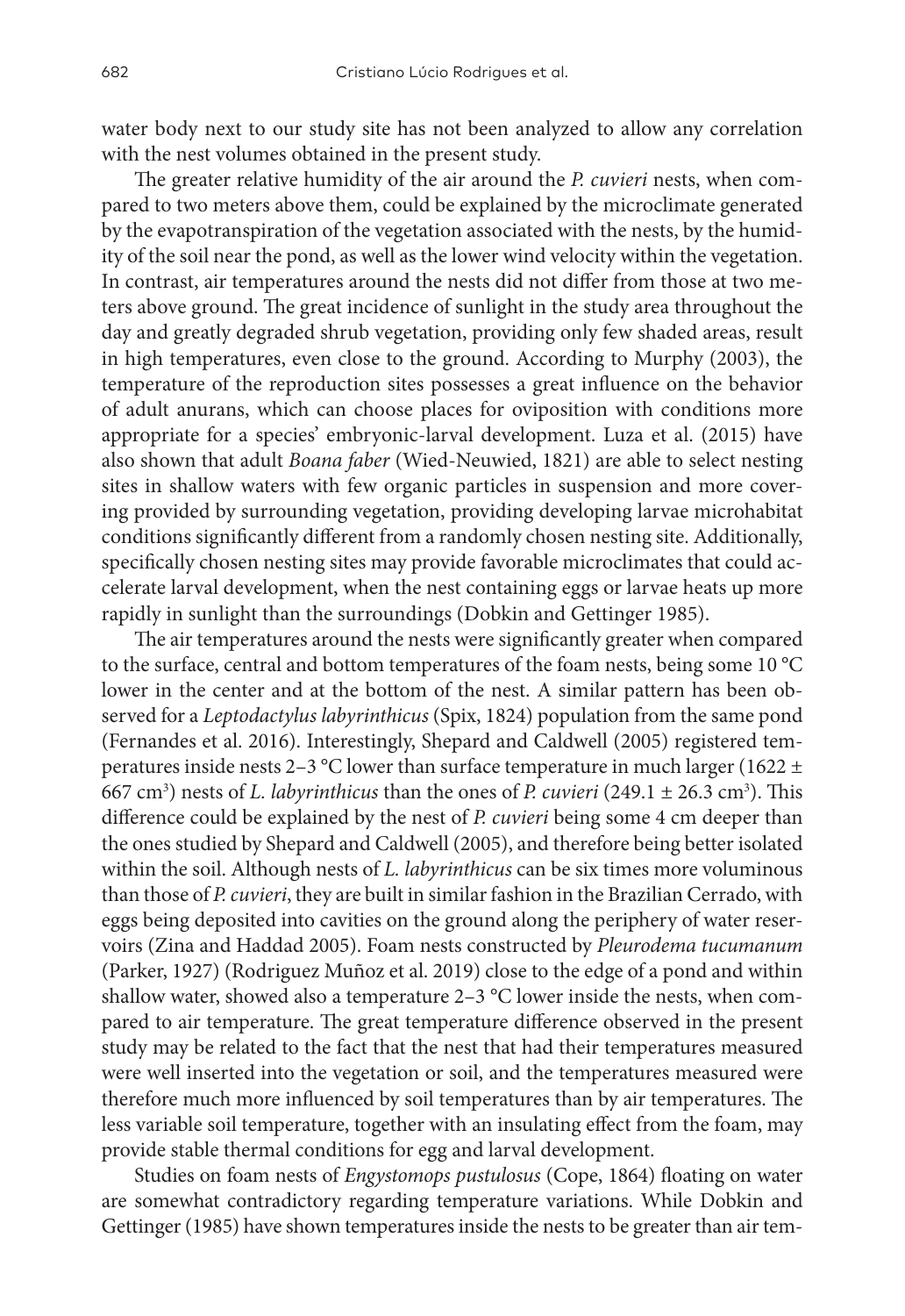peratures, exceeding air temperature by 8.2 °C, Downie (1990a) did not find any significant effect of the foam on the thermal behavior of the nest when compared to the water below the nest. These differences found within the same species may be related to geographic variation, since the population studied by Dobkin and Gettinger (1985) was from an altitude of 600 m, whereas the population studied by Downie (1990a) was found at 50 m altitude. The different altitudes and resulting climate differences may contribute to the variations in nest temperatures reported for *E. pustulosus*. It is known that the temperatures of amphibian oviposition sites can be dependent on factors such as time of day, the duration of solar radiation, the presence of clouds and shadows made by vegetation onto the nests, soil characteristics and morphology of the nests (Wells 2007). Méndez-Narváez et al. (2015) have furthermore shown that for the leptodactylids *Physalaemus fischeri* (Boulenger, 1890), *Leptodactylus fuscus* (Schneider, 1799), and *Leptodactylus knudseni* (Heyer, 1972) foam nests reduce temperature fluctuations within the nests when compared with surrounding temperatures, and that foam nests placed onto water do protect the nest less from temperature fluctuations than more terrestrial nests. The nests made by *P. cuvieri* showed a low area/volume ratio (0.23  $\pm$  0.05 cm<sup>-1</sup>) when compared to a nest not placed into a depression in the ground, which means that, on average, nests showed a volume five times greater than their opening area, resulting in a very small area for heat exchange between the foam and the surrounding air. This observation corroborates data from Cardoso (1981), who also showed that *P. cuvieri* nests have a low area/volume ratio. Cardoso (1981), unconcerned about studying thermal relationships, suggested that such a low area/volume ratio acts as a protective factor against predation of eggs and larvae, especially if the vegetation around the nest is degraded. The vegetation in our study area showed a great degree of degradation, due to anthropogenic influence onto the area around the pond. Ryan (1985) and Zina (2006) also observed a low area/volume ratio for foam nests of other species, and proposed that this factor could provide greater protection against the desiccation of *Engystomops* and *Pleurodema* eggs.

The low area/volume ratio seems, however, also to be important for thermal relationships, as a low nest surface exposed to air would reduce heat exchange between *P. cuvieri* nests and air. The lower the area/volume ratio, the smaller the surface and center temperatures would be and vice versa. Another factor that could contribute to the observed reduction in nest temperatures is the vertical orientation of the *P. cuvieri* nests, which increase the distance between the eggs/larvae and the outside air. The low thermal conductivity of the air (Halliday et al. 2012), trapped in the form of small bubbles, which supplies oxygen for the development of embryos and larvae (Seymour and Loveridge 1994; Evans et al. 1996; Einum et al. 2002), also functions as thermal insulation. Another important observation would be the participation of the part of the nest making contact with the ground, which could act as a heat sink. Some water accumulates at the bottom of the nest, and due to the greater specific heat of water (Halliday et al. 2012), heat is being transferred from the inside of the nest into the ground.

Building foam nests as reproductive strategy has evolved independently several times among anurans (Faivovich et al. 2012), and biophysical properties of the differ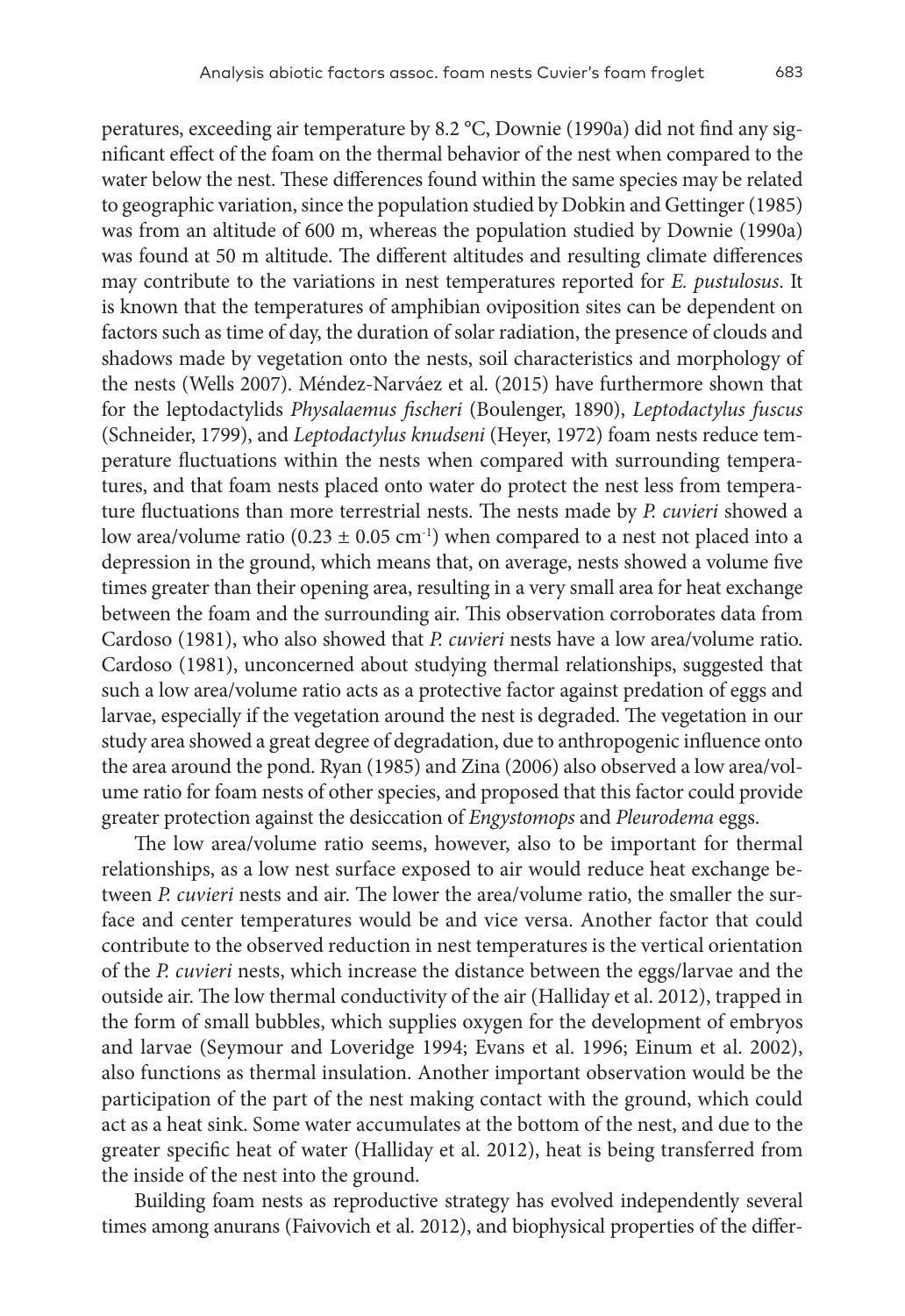ent types of foam are currently being investigated (Cooper et al. 2017). The foam contains mostly surfactant proteins and carbohydrates, and the varying stability of different kinds of foam are probably related to different types of these proteins and carbohydrates being present in varying proportions among different taxa (Cooper et al. 2017). No data are currently available regarding the chemical composition of *P. cuvieri* foam.

# **Conclusion**

We conclude, that (1) the foam nests of *P. cuvieri* are exposed to a wetter microclimate when compared to the air above the vegetation, (2) the foam nests of *P. cuvieri* showed internal temperatures well below atmospheric values in the period during which the measurements were taken, and (3) the morphometry and foam of *P. cuvieri* nests seem to influence the way in which they perform thermal exchanges with their surroundings, maintaining a stable temperature suitable for the development of eggs, embryos, and larvae. However, more detailed studies are needed in order to understand how nest temperatures might fluctuate over a 24-hour periods or over an entire incubation period, and to establish the thermal sensitivity of *P. cuvieri* eggs and tadpoles from different populations to such temperature variations.

# **Acknowledgements**

We would like to thank Jonathan Richard Codd for carefully revising the manuscript, and Fernando Luís Medina Mantelatto, for the valuable suggestions during the study and preparation of this manuscript.

# **References**

- Andrade GV (2007) A história de vida de *Physalaemus cuvieri* (Anura, Leptodactylidae) em um ambiente temporário. PhD thesis, Universidade Estadual de Campinas. Campinas, Brazil, 176 pp. <http://repositorio.unicamp.br/jspui/handle/REPOSIP/316302>
- Araujo OGS, Toledo LF, Garcia PCA, Haddad CFB (2009) The amphibians of São Paulo State, Brazil. Biota Neotropica 9: 197–209.<https://doi.org/10.1590/S1676-06032009000400020>
- Barreto L, Andrade GV (1995) Aspects of the reproductive biology of *Physalaemus cuvieri* (Anura, Leptodactylidae) in northeastern Brazil. Amphibia-Reptilia 16: 67–76. [https://](https://doi.org/10.1163/156853895X00208) [doi.org/10.1163/156853895X00208](https://doi.org/10.1163/156853895X00208)
- Bastos RP, Haddad CFB, Pombal Jr JP (2010) Foam nests in *Scinax rizibilis* (Amphibia: Anura: Hylidae). Zoologia 27: 881–886.<https://doi.org/10.1590/S1984-46702010000600007>
- Bokermann WCA (1962) Observações biológicas sobre *Physalaemus cuvieri* Fitz, 1826 (Amphibia, Salientia). Revista Brasileira de Zoologia 22: 391–399.
- Boulenger GA (1890) Second report on additions to the batrachian collection in the Natural-History Museum. Proceedings of the Zoological Society of London 1890: 323–328.
- Boulenger GA (1898) An account of the reptiles and batrachians collected by Mr. W. F. H. Rosenberg in Western Ecuador. Proceedings of the Zoological Society of London 1898: 107–126.<https://doi.org/10.1111/j.1096-3642.1898.tb03134.x>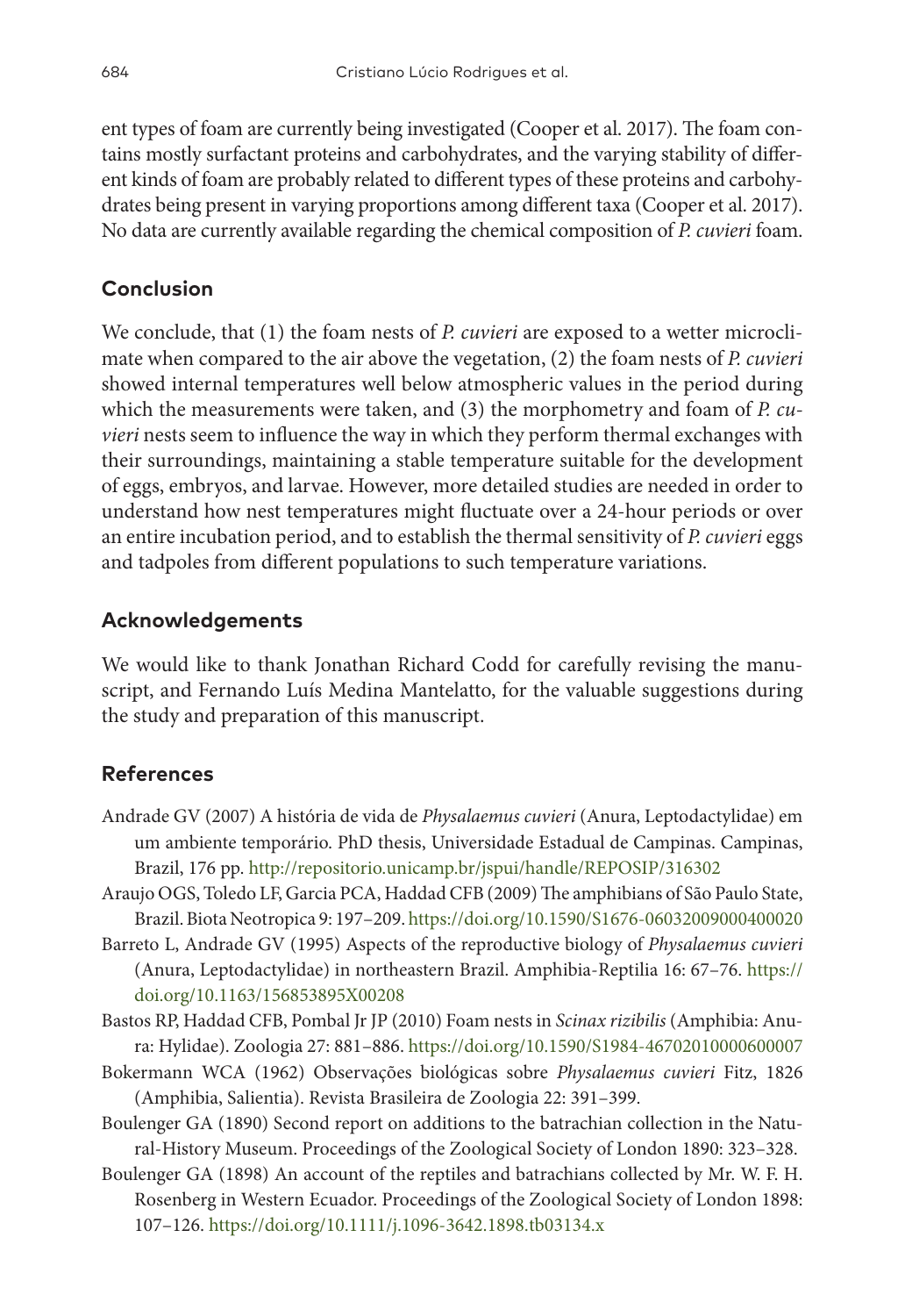- Cardoso AJ (1981) Biologia e sobrevivência de *Physalaemus cuvieri* Fitz, 1826 (Amphibia, Anura), na natureza. Ciência e Cultura 33: 1224–1228.
- Carrer TT, Garcia A (2007) Classificação climática para a cidade de Ituverava/SP. Nucleus 4: 1–10.
- Cooper A, Vance SJ, Smith BO, Kennedy MW (2017) Frog foams and natural protein surfactants. Colloids and Surfaces A 534: 120–129.<https://doi.org/10.1016/j.colsurfa.2017.01.049>
- Cope ED (1864) Contributions to the herpetology of tropical America. Proceedings of the Academy of Natural Sciences of Philadelphia 16: 166–181.
- Costa TR, Carnaval ACOQ, Toledo LF (2012) Mudanças climáticas e seus impactos sobre os anfíbios brasileiros. Revista da Biologia 8: 33–37.<https://doi.org/10.7594/revbio.08.06>
- Cruz JC, Ferraro DP, Farías A, Santos JS, Recco-Pimentel SM, Faivovich J, Hermida GN (2016) A comparative ultrastructural analysis of spermatozoa in *Pleurodema* (Anura, Leptodactylidae, Leiuperinae). Journal of Morphology 277: 957–977. [https://doi.](https://doi.org/10.1002/jmor.20550) [org/10.1002/jmor.20550](https://doi.org/10.1002/jmor.20550)
- Dobkin DS, Gettinger RD (1985) Thermal aspects of anuran foam nests. Journal of Herpetology 19: 271–275. <https://doi.org/10.2307/1564181>
- Downie JR (1990a) Functions of the foam-nesting leptodactylid *Physalaemus pustulosus*. Herpetological Journal 1: 302–307. [https://www.thebhs.org/publications/the-herpe](https://www.thebhs.org/publications/the-herpetological-journal/volume-1-number-7-december-1988/1193-11-functions-of-the-foam-in-the-foam-nesting-leptodactylid-physalaemus-pustulosus)[tological-journal/volume-1-number-7-december-1988/1193-11-functions-of-the](https://www.thebhs.org/publications/the-herpetological-journal/volume-1-number-7-december-1988/1193-11-functions-of-the-foam-in-the-foam-nesting-leptodactylid-physalaemus-pustulosus)[foam-in-the-foam-nesting-leptodactylid-physalaemus-pustulosus](https://www.thebhs.org/publications/the-herpetological-journal/volume-1-number-7-december-1988/1193-11-functions-of-the-foam-in-the-foam-nesting-leptodactylid-physalaemus-pustulosus)
- Downie JR (1990b) Functions of the foam-nesting leptodactylids: Anti-predator effects of *Physalaemus pustulosus* foam. Herpetological Journal 1: 501–503. [https://www.](https://www.thebhs.org/publications/the-herpetological-journal/volume-1-number-11-december-1990/1239-04-functions-of-the-foam-in-foam-nesting-leptodactylids-anti-predator-effects-of-physalaemus-pustulosus-foam) [thebhs.org/publications/the-herpetological-journal/volume-1-number-11-decem](https://www.thebhs.org/publications/the-herpetological-journal/volume-1-number-11-december-1990/1239-04-functions-of-the-foam-in-foam-nesting-leptodactylids-anti-predator-effects-of-physalaemus-pustulosus-foam)[ber-1990/1239-04-functions-of-the-foam-in-foam-nesting-leptodactylids-anti-preda](https://www.thebhs.org/publications/the-herpetological-journal/volume-1-number-11-december-1990/1239-04-functions-of-the-foam-in-foam-nesting-leptodactylids-anti-predator-effects-of-physalaemus-pustulosus-foam)[tor-effects-of-physalaemus-pustulosus-foam](https://www.thebhs.org/publications/the-herpetological-journal/volume-1-number-11-december-1990/1239-04-functions-of-the-foam-in-foam-nesting-leptodactylids-anti-predator-effects-of-physalaemus-pustulosus-foam)
- Downie JR (1993) Functions of the foam in foam-nesting leptodactylids: The nest as a posthatching refuge in *Physalaemus pustulosus*. Herpetological Journal 3: 35–42. [https://](https://www.thebhs.org/publications/the-herpetological-journal/volume-3-number-1-january-1993/1310-06-functions-of-the-foam-in-foam-nesting-leptodactylids-the-nest-as-a-post-hatching-refuge-in-physalaemus-pustulosus) [www.thebhs.org/publications/the-herpetological-journal/volume-3-number-1-janu](https://www.thebhs.org/publications/the-herpetological-journal/volume-3-number-1-january-1993/1310-06-functions-of-the-foam-in-foam-nesting-leptodactylids-the-nest-as-a-post-hatching-refuge-in-physalaemus-pustulosus)[ary-1993/1310-06-functions-of-the-foam-in-foam-nesting-leptodactylids-the-nest-as](https://www.thebhs.org/publications/the-herpetological-journal/volume-3-number-1-january-1993/1310-06-functions-of-the-foam-in-foam-nesting-leptodactylids-the-nest-as-a-post-hatching-refuge-in-physalaemus-pustulosus)[a-post-hatching-refuge-in-physalaemus-pustulosus](https://www.thebhs.org/publications/the-herpetological-journal/volume-3-number-1-january-1993/1310-06-functions-of-the-foam-in-foam-nesting-leptodactylids-the-nest-as-a-post-hatching-refuge-in-physalaemus-pustulosus)
- Duellman WE, Trueb L (1986) Biology of Amphibians. McGraw–Hill, New York. [https://](https://doi.org/10.2307/1445022) [doi.org/10.2307/1445022](https://doi.org/10.2307/1445022)
- Einum S, Hendry AP, Fleming IA (2002) Egg-size evolution in aquatic environments: Does oxygen availability constrain size? Proceedings of the Royal Society of London – Series B: Biological Sciences 269: 2325–2330. <https://doi.org/10.1098/rspb.2002.2150>
- Evans M, Yaber C, Hero JM (1996) Factors influencing choice of breeding site by *Bufo marinus* in its natural habitat. Copeia 1996: 904–912. <https://doi.org/10.2307/1447653>
- Faivovich J, Ferraro DP, Basso NG, Haddad CFB, Rodrigues MT, Wheeler WC, Lavilla EO (2012) A phylogenetic analysis of *Pleurodema* (Anura: Leptodactylidae: Leiuperinae) based on mitochondrial and nuclear gene sequences, with comments on the evolutionof anuran foam nests. Cladistics 28: 460–482. <https://doi.org/10.1111/j.1096-0031.2012.00406.x>
- Fernandes MS, Bino Filho MAT, da Silva RC (2016) Análise de padrões térmicos relacionados aos ninhos de espuma de *Leptodactylus labyrinthicus* Spix, 1824. Nucleus 13: 243–249. <https://doi.org/10.3738/1982.2278.1224>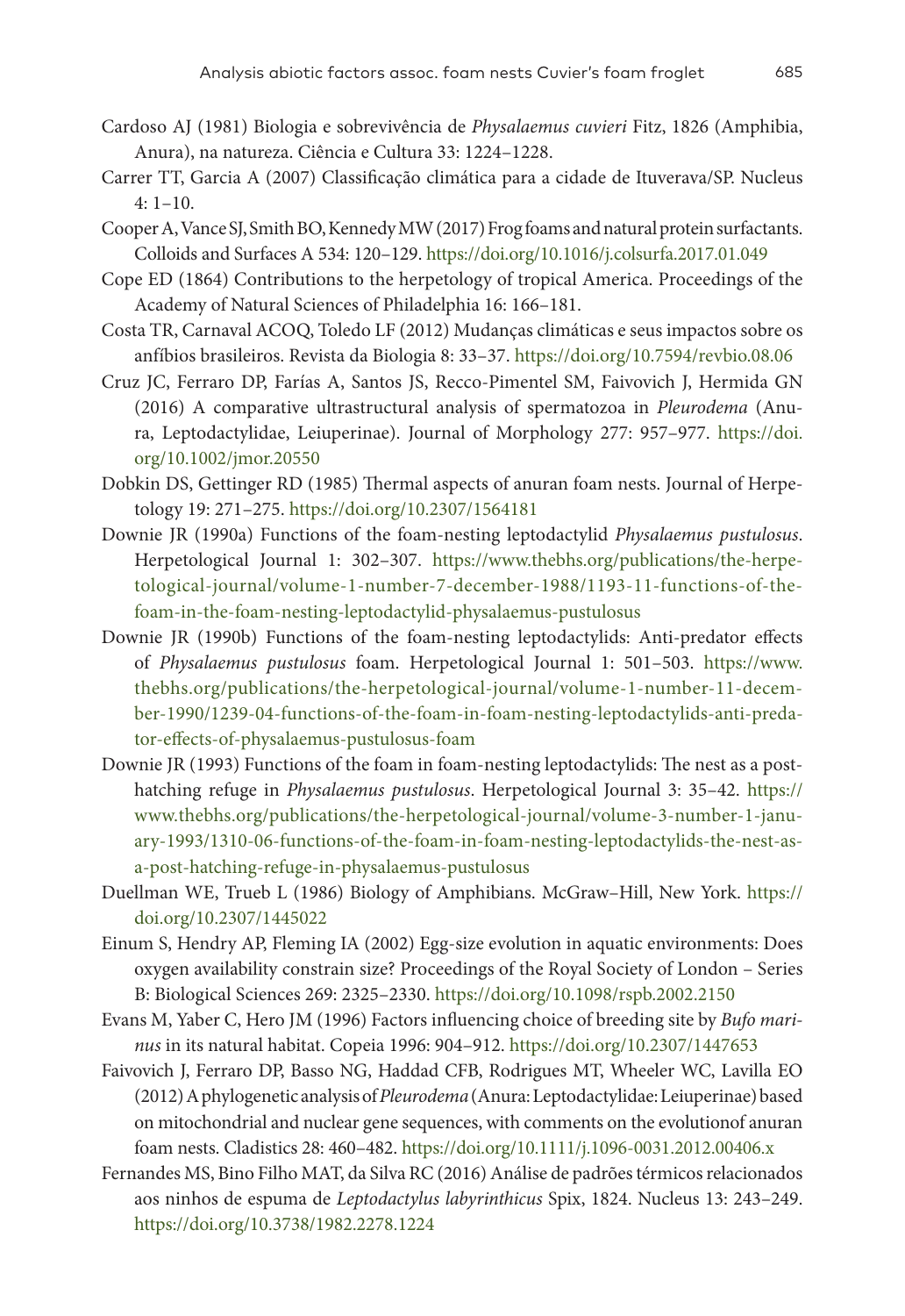- Frost DR (2020) Amphibian Species of the World: an Online Reference. Version 6.0. Electronic. American Museum of Natural History, New York. [http://research.amnh.org/her](http://research.amnh.org/herpetology/amphibia/index.html)[petology/amphibia/index.html](http://research.amnh.org/herpetology/amphibia/index.html)
- Haddad CF, Prado CP (2005) Reproductive modes in frogs and their unexpected diversity in the Atlantic Forest of Brazil. BioScience 55: 207–217. [https://doi.org/10.1641/0006-](https://doi.org/10.1641/0006-3568(2005)055%5B0207:RMIFAT%5D2.0.CO;2) [3568\(2005\)055\[0207:RMIFAT\]2.0.CO;2](https://doi.org/10.1641/0006-3568(2005)055%5B0207:RMIFAT%5D2.0.CO;2)
- Haddad CFB, Toledo, LF, Prado CPA (2008) Anfibios da Mata Atlântica (Atlantic Forest Amphibians). Editora Neotrópica, São Paulo, 243 pp.
- Halliday D, Resnick D, Walker R (2012) Fundamentos de Física (Vol. 2, 9). EditoraLTC.
- Heyer WR (1969) The adaptive ecology of the species groups of the genus *Leptodactylus* (Amphibia, Leptodactylidae). Evolution 23: 421–428. [https://doi.org/10.1111/j.1558-5646.1969.](https://doi.org/10.1111/j.1558-5646.1969.tb03525.x) [tb03525.x](https://doi.org/10.1111/j.1558-5646.1969.tb03525.x)
- Heyer WR (1972) The status of *Leptodactylus pumilio* Boulenger (Amphibia, Leptodactylidae) and the description of a new species of *Leptodactylus* from Ecuador. Contributions in Science. Natural History Museum of Los Angeles County 231: 1–8.
- Heyer WR (1975) A preliminary analysis of the intergeneric relationships of the frog family Leptodactylidae. Smithsonian Contributions to Zoology 199: 1–55. [https://doi.](https://doi.org/10.5479/si.00810282.199) [org/10.5479/si.00810282.199](https://doi.org/10.5479/si.00810282.199)
- Hissa DC, Bezerra WM, Freitas CDTD, Ramos MV, Lopes JLDS, Beltramini LM, Roberto IJ, Cascon P, Melo VMM (2016) Frog foam nest protein diversity and synthesis. Journal of Experimental Zoology 325A: 425–433.<https://doi.org/10.1002/jez.2027>
- Hödl W (1990) An analysis of foam nest construction in the Neotropical frog *Physalaemus ephippifer* (Leptodactylidae). Copeia 1990: 547–554. <https://doi.org/10.2307/1446358>
- Hödl W (1992) Reproductive behavior in the neotropical foam-nesting frog *Pleurodema diplolistris* (Leptodactylidae). Amphibia-Reptilia 13: 263–274. [https://doi.](https://doi.org/10.1163/156853892X00472) [org/10.1163/156853892X00472](https://doi.org/10.1163/156853892X00472)
- Hutchison VH, Dupré RK (1992) Thermoregulation. In: Feder ME, Burggren WW (Eds) Environmental Physiology of the Amphibians. University of Chicago Press, Chicago, 206–249.
- Gambale PG, Bastos RP (2014) Vocal repertoire and bioacoustic analyses in *Physalaemus cuvieri* (Anura, Leptodactylidae) from southern Brazil. The Herpetological Journal 24(1): 31–40.
- IUCN (2020) The IUCN Red List of Threatened Species. Version 2020-2. [http://www.iucn](http://www.iucnredlist.org)[redlist.org](http://www.iucnredlist.org)
- Kadadevaru GG, Kanamaedi RD (2000) Courtship and nesting behavior of the Malabar gliding frog, *Rhacophorus malabaricus* (Jerdon, 1870). Current Sciences 79: 377–380. <https://www.jstor.org/stable/24103377>
- Kluge AG (1981) The life history, social organization, and parental behaviour of *Hyla rosenbergi* Boulenger, a nest-building gladiator frog. Miscellaneous Publications Museum of Zoology, University of Michigan 160: 1–170.
- Luza AL, da Silva ER, Failace DM, Colombo P (2015) Nest site selection by *Hypsiboas faber*  (Anura, Hylidae) in Southern Brazil. Iheringia. Série Zoologia 105: 453–460. [https://](https://doi.org/10.1590/1678-476620151054453460) [doi.org/10.1590/1678-476620151054453460](https://doi.org/10.1590/1678-476620151054453460)
- Méndez-Narváez J, Flechas SV, Amézquita A (2015) Foam nests provide context-dependent thermal insulation to embryos of three leptodactylid frogs. Physiological and Biochemical Zoology 88: 246–253.<https://doi.org/10.1086/680383>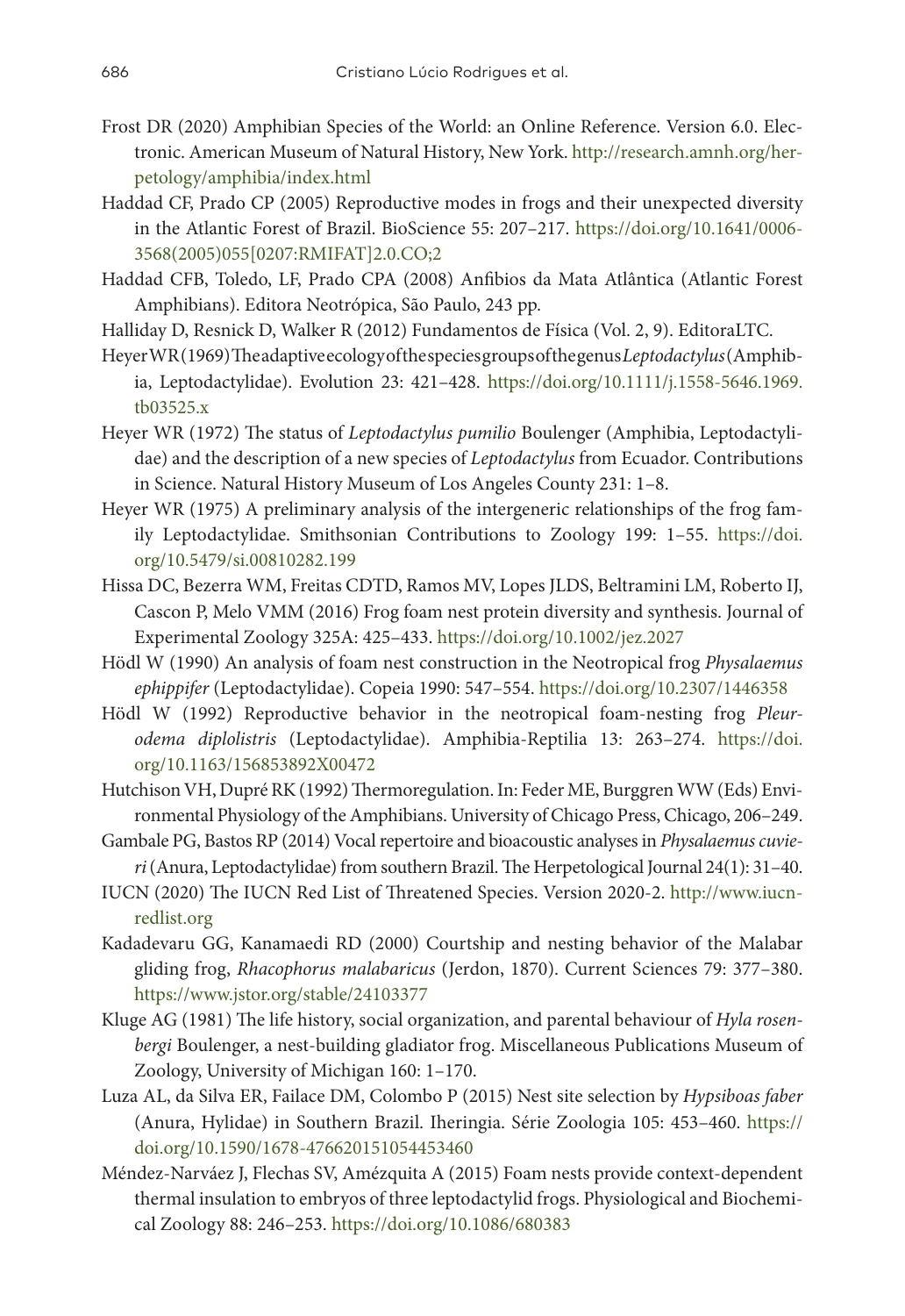- Mijares A, Rodrigues MT, Baldo D (2010) *Physalaemus cuvieri*. IUCN Red List of Threatened Species. Version 2012.2.
- Murphy PJ (2003) Does reproductive site choice in a neotropical frog mirror variable risks facing offspring? Ecological Monographs 73: 45–67. [https://doi.org/10.1890/0012-](https://doi.org/10.1890/0012-9615(2003)073%5B0045:DRSCIA%5D2.0.CO;2) [9615\(2003\)073\[0045:DRSCIA\]2.0.CO;2](https://doi.org/10.1890/0012-9615(2003)073%5B0045:DRSCIA%5D2.0.CO;2)
- Navas CA, Gomes FR, Carvalho JE (2008) Thermal relationships and exercise physiology in anuran amphibians: Integration and evolutionary implications. Comparative Biochemistry and Physiology A 151: 344–362. <https://doi.org/10.1016/j.cbpa.2007.07.003>
- Parker HW (1927) A revision of the frogs of the genera *Pseudopaludicola*, *Physalaemus*, and *Pleurodema*. Annals and Magazine of Natural History, Series 9, 20: 450–478. [https://doi.](https://doi.org/10.1080/00222932708655471) [org/10.1080/00222932708655471](https://doi.org/10.1080/00222932708655471)
- Pisano A, Del Rio AG (1968) New biological properties in the foamy jelly of amphibians. Archivio Zoologico Italiano 53: 189–201.
- Rodriguez Muñoz MJ, Martínez TA, Acosta JC, Blanco GM (2019) Foam nest construction and first report of agonistic behaviour in *Pleurodema tucumanum* (Anura: Leptodactylidae). Neotropical Biology and Conservation 14: 117–128. [https://doi.org/10.3897/](https://doi.org/10.3897/neotropical.14.e34841) [neotropical.14.e34841](https://doi.org/10.3897/neotropical.14.e34841)
- Rome LC, Stevens ED, John‐Alder HB (1992) The influence of temperature and thermal acclimatation on physiological function. In: Feder ME, Burggren WW (Eds) Environmental Physiology of the Amphibians. University Chicago Press, Chicago, 183–205.
- Ryan MJ (1985) The Túngara Frog. University of Chicago Press, Chicago, 230 pp.
- Salthe SN, Duellman WE (1973) Quantitative constraints associated with reproductive mode in anurans. In: Vial L (Ed.) Evolutionary Biology of the Anurans. University of Missouri Press, Columbia, 229–249.
- Schneider JG (1799) Historia Amphibiorum Naturalis et Literarariae. Fasciculus Primus. Continens Ranas, Calamitas, Bufones, Salamandras et Hydros in Genera et Species Descriptos Notisque suis Distinctos. Friederici Frommanni, Jena. [https://doi.org/10.5962/](https://doi.org/10.5962/bhl.title.78757) [bhl.title.78757](https://doi.org/10.5962/bhl.title.78757)
- Seymour RS, Loveridge JP (1994) Embryonic and larval respiration in the arboreal foam nests of the African frog *Chiromantis xerampelina*. Journal of Experimental Biology 197: 31–46.<https://jeb.biologists.org/content/197/1/31>
- Shepard DB, Caldwell JP (2005) From foam to free-living: ecology of larval *Leptodactylus labyrinthicus*. Copeia 2005: 803–811. [https://doi.org/10.1643/0045-8511\(2005\)005\[0803:FF](https://doi.org/10.1643/0045-8511(2005)005%5B0803:FFTFEO%5D2.0.CO;2) [TFEO\]2.0.CO;2](https://doi.org/10.1643/0045-8511(2005)005%5B0803:FFTFEO%5D2.0.CO;2)
- Tanaka S, Nishihira M (1987) Foam nest as a potential food source for anuran larvae: A preliminary experiment. Journal of Ethology 5: 86–88.<https://doi.org/10.1007/BF02347899>
- Toledo LF, Sánchez C, Almeida MAD, Haddad CFB (2010) The review of the Brazilian Forest Act: Harmful effects on amphibian conservation. Biota Neotropica 10: 35–38. <https://doi.org/10.1590/S1676-06032010000400003>
- Tyler MJ, Davies M (1979) Foam nest construction by Australian leptodactylid frogs (Amphibia, Anura, Leptodactylidae). Journal of Herpetology 13: 509–510. [https://doi.](https://doi.org/10.2307/1563490) [org/10.2307/1563490](https://doi.org/10.2307/1563490)
- Uetanabaro M, Prado CPA, Rodrigues DJ, Gordo M, Campos Z (2008) Field Guide to the anurans of the Pantanal and surrounding Cerrados. Editora UFMT, Campo Grande, 196 pp.